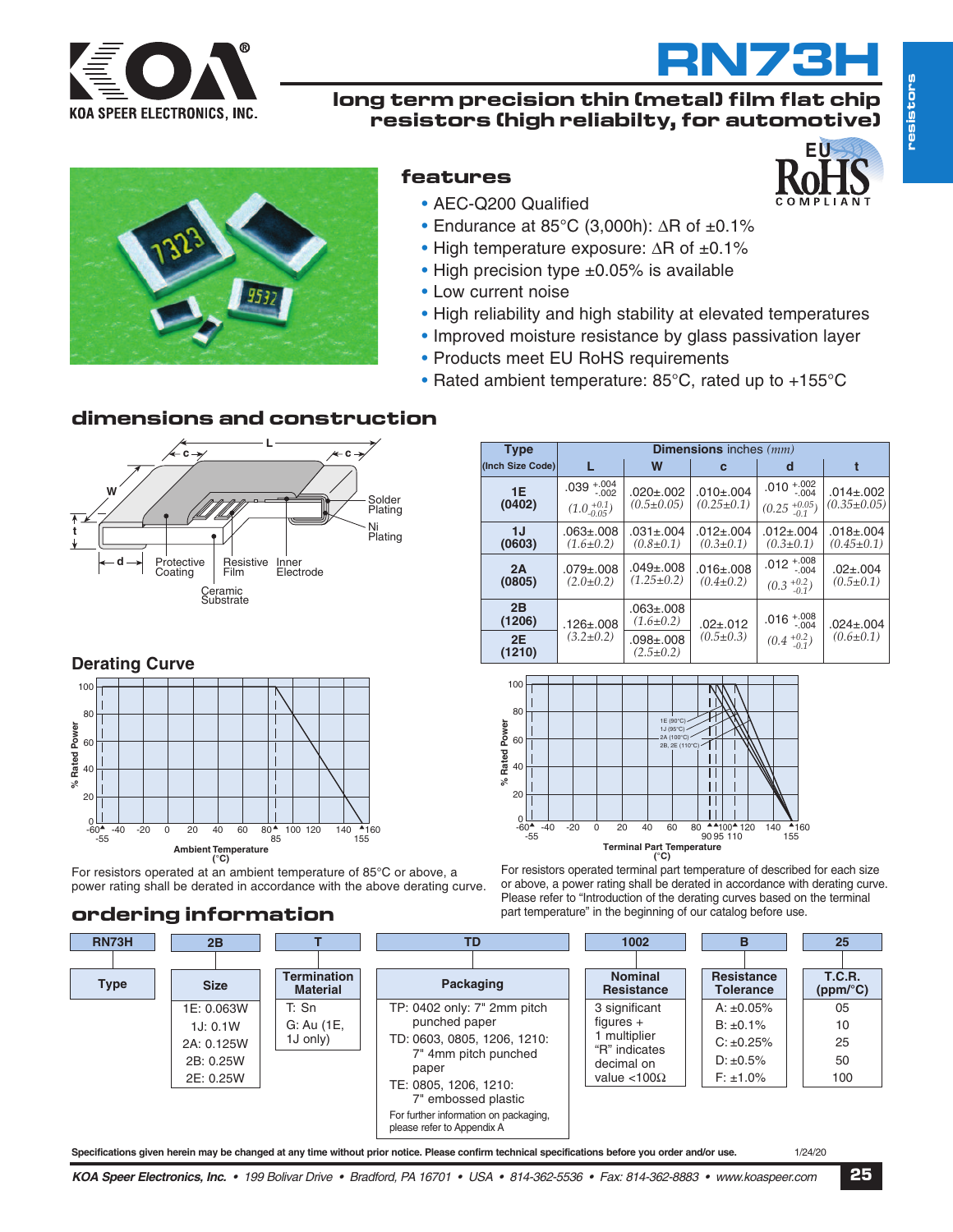



#### **long term precision thin (metal) film flat chip resistors (high reliabilty, for automotive)**

#### **applications and ratings**

| Part<br><b>Designation</b>       | <b>Power</b><br>Rating | <b>Rated</b><br><b>Ambient</b> | <b>Rated</b><br><b>Terminal</b><br>Part | Resistance Range $(\Omega)$<br><b>T.C.R.</b><br>E-24, E-96, E-192*<br>(ppm/°C) |                          |              |                          |                | <b>Maximum</b><br><b>Working</b> | <b>Maximum</b><br><b>Overload</b> |                |
|----------------------------------|------------------------|--------------------------------|-----------------------------------------|--------------------------------------------------------------------------------|--------------------------|--------------|--------------------------|----------------|----------------------------------|-----------------------------------|----------------|
|                                  | $@85^{\circ}C$         | Temp.                          | Temp.                                   | Max.                                                                           | $(A \pm 0.05%)$          | (B±0.1%)     | (C±0.25%)                | $(D \pm 0.5%)$ | (F±1.0%)                         | <b>Voltage</b>                    | <b>Voltage</b> |
| 1/16W<br>RN73H1E<br>(.063W)      |                        | 85°C                           | $90^{\circ}$ C                          | ±10                                                                            |                          | 47 - 100k    | 47 - 100k                | 47 - 100k      | 47 - 100k                        | 50V                               | 100V           |
|                                  |                        |                                |                                         | ±25                                                                            |                          | 47 - 300k    | 47 - 300k                | 47 - 300k      | 47 - 300k                        |                                   |                |
|                                  |                        |                                |                                         | ±50                                                                            |                          | 47 - 300k    | 47 - 300k                | $10 - 300k$    | $10 - 300k$                      |                                   |                |
|                                  |                        | $85^{\circ}$ C                 | $95^{\circ}$ C                          | ±5                                                                             | $100 - 59k$              | $100 - 59k$  |                          |                |                                  | <b>75V</b>                        | <b>150V</b>    |
|                                  |                        |                                |                                         | ±10                                                                            | 47 - 59k                 | 47 - 360k    | 47 - 360k                | 47 - 360k      | 47 - 360k                        |                                   |                |
| 1/10W<br><b>RN73H1J</b>          | (.10W)                 |                                |                                         | ±25                                                                            | 47 - 59k                 | $15 - 1M$    | $15 - 1M$                | $10 - 1M$      | $10 - 1M$                        |                                   |                |
|                                  |                        |                                |                                         | ±50                                                                            | $\overline{\phantom{0}}$ | $15 - 1M$    | $15 - 1M$                | $10 - 1M$      | $10 - 1M$                        |                                   |                |
|                                  |                        |                                |                                         | ±100                                                                           |                          |              |                          | $10 - 1M$      | $10 - 1M$                        |                                   |                |
|                                  |                        | $85^{\circ}$ C                 | $100^{\circ}$ C                         | ±5                                                                             | 100 - 100k               | 100 - 100k   | —                        |                |                                  | 150V                              | 300V           |
|                                  | 1/8W                   |                                |                                         | ±10                                                                            | 47 - 100k                | $47 - 1M$    | $47 - 1M$                | $47 - 1M$      | $47 - 1M$                        |                                   |                |
| <b>RN73H2A</b>                   | (.125W)                |                                |                                         | ±25                                                                            | 47 - 100k                | $15 - 1.5M$  | $15 - 1.5M$              | $10 - 1.5M$    | $10 - 1.5M$                      |                                   |                |
|                                  |                        |                                |                                         | ±50                                                                            |                          | $15 - 1.5M$  | $15 - 1.5M$              | $10 - 1.5M$    | $10 - 1.5M$                      |                                   |                |
|                                  |                        |                                |                                         | ±100                                                                           | $\overline{\phantom{0}}$ |              | $\overline{\phantom{0}}$ | $10 - 1.5M$    | $10 - 1.5M$                      |                                   |                |
| 1/4W<br><b>RN73H2B</b><br>(.25W) |                        | $85^{\circ}$ C                 | $110^{\circ}$ C                         | ±5                                                                             | 100 - 300k               | $100 - 300k$ | $\frac{1}{2}$            |                |                                  | 200V                              | 400V           |
|                                  |                        |                                |                                         | ±10                                                                            | 47 - 300k                | $47 - 1M$    | $47 - 1M$                | $47 - 1M$      | $47 - 1M$                        |                                   |                |
|                                  |                        |                                |                                         | ±25                                                                            | 47 - 300k                | $15 - 1M$    | $15 - 1M$                | $10 - 1M$      | $10 - 1M$                        |                                   |                |
|                                  |                        |                                |                                         | ±50                                                                            |                          | $15 - 1M$    | $15 - 1M$                | $10 - 1M$      | $10 - 1M$                        |                                   |                |
|                                  |                        |                                | ±100                                    |                                                                                |                          |              | $10 - 1M$                | $10 - 1M$      |                                  |                                   |                |
| <b>RN73H2E</b>                   | 1/4W                   | $85^{\circ}$ C                 | $110^{\circ}$ C                         | ±10                                                                            | 100 - 510k               | $100 - 510k$ | $100 - 510k$             | $100 - 510k$   | $100 - 510k$                     | 200V                              |                |
|                                  |                        |                                |                                         | ±25                                                                            | $51 - 510k$              | $15 - 1M$    | $15 - 1M$                | $10 - 1M$      | $10 - 1M$                        |                                   | 400V           |
|                                  | (.25W)                 |                                |                                         | ±50                                                                            |                          | $15 - 1M$    | $15 - 1M$                | $10 - 1M$      | $10 - 1M$                        |                                   |                |
|                                  |                        |                                |                                         | ±100                                                                           |                          |              |                          | $10 - 1M$      | $10 - 1M$                        |                                   |                |

\* No marking on E-192 values Operating Temperature: -55°C to +155°C

## **environmental applications**

#### **Performance Characteristics**

|                                  | Requirement $\Delta$ R $\pm$ (%+0.05 $\Omega$ ) |                                 |                                                                                                                                 |
|----------------------------------|-------------------------------------------------|---------------------------------|---------------------------------------------------------------------------------------------------------------------------------|
| <b>Parameter</b>                 | Limit                                           | <b>Typical</b>                  | <b>Test Method</b>                                                                                                              |
| Resistance                       | Within specified tolerance                      |                                 | $25^{\circ}$ C                                                                                                                  |
| T.C.R.                           | Within specified T.C.R.                         | $\hspace{0.1mm}-\hspace{0.1mm}$ | +25°C/+125°C: T.C.R. +5 (x10°K); +15°C/-55°C and +25°C/+155°C: other                                                            |
| Overload (Short time)            | ±0.05%                                          | ±0.01%                          | Rated Voltage x 2.5 or Max. overload voltage, whichever is less for 5 seconds                                                   |
| Resistance to Solder Heat        | $±0.05\%$ <sup>*</sup>                          | ±0.01%                          | $260^{\circ}$ C ± 5°C, 10 seconds ± 1 second                                                                                    |
| Rapid Change of Temperature      | $\pm 0.1\%$ <sup>*</sup>                        | ±0.02%                          | 1E, 1J, 2A: -55°C (30 minutes), +155°C (30 minutes), 1000 cycles<br>2B, 2E: -55°C (30 minutes), +155°C (30 minutes), 500 cycles |
| Moisture Resistance              | $\pm 0.1\%$ <sup>*</sup>                        | ±0.05%                          | 85°C ± 2°C, 85%±5%RH, 1000 hours; 1.5 hr ON, 0.5 hr OFF cycle                                                                   |
| Endurance at 85°C                | $\pm 0.1\%$ <sup>*</sup>                        | ±0.03%                          | $85^{\circ}$ C ± 2 $^{\circ}$ C, 3000 hours, 1.5 hr ON, 0.5 hr OFF cycle                                                        |
| <b>High Temperature Exposure</b> | $±0.1\%$ <sup>*</sup>                           | ±0.05%                          | $+155^{\circ}$ C, 1000 hours                                                                                                    |

\* Depends on resistance value, please contact KOA Speer for details.

#### **Precautions for Use**

- The properly and electrostatically measured taping materials are used for the components, but attention should be paid to the fact that there is some danger the parts absorb on the top tapes to cause a failure in the mounting and the parts are destructed by static electricity (1J, 2A, 2B, 2E: 1kV and more, 1E: 0.5kV and more at Human Body Model 100pF, 1.5kΩ) to change the resistance in the conditions of an excessive dryness or after the parts are given vibration for a long time as they are packaged on the tapes. Similarly, care should be given not to apply the excessive static electricity when mounting on the boards.
- Ionic impurities such as flux etc. that are attached to these products or those mounted onto a PCB, negatively affect their moisture resistance, corrosion resistance, etc. The flux may contain ionic substances like chlorine, acid, etc. while perspiration and saliva include ionic impurities like sodium (Na ), chlorine (Cl−) etc. Therefore these kinds of ionic substances may induce electrical corrosion when they invade into the products. Either thorough washing or using RMA solder and flux are necessary since lead free solder contains ionic substances. Washing process is needed, before putting on moisture proof material in order to prevent electrical corrosion.
- The upper electrodes could be peeled off when a heat-resistant masking tape is attached to the mounted chip resistors and then detached from them. It is confirmed that the adhesiveness gets stronger due to the exposure to heat under mounting. Accordingly, we recommend the use of masking tape be refrained. If the use of heat-resistant masking tape is unavoidable, please make sure that the adhesives on the tape do not directly come in contact with the product.
- When high-pressure shower cleaning is implemented, there is a possibility of exfoliation of the top electrodes caused by the water pressure stress so please avoid the implementation.

● If the implementation is unavoidable, then please evaluate the products beforehand.

For Surface Temperature Rise Graph see Environmental Applications. Additional environmental applications can also be found at www.koaspeer.com Specifications given herein may be changed at any time without prior notice. Please confirm technical specifications before you order and/or use. 9/30/19